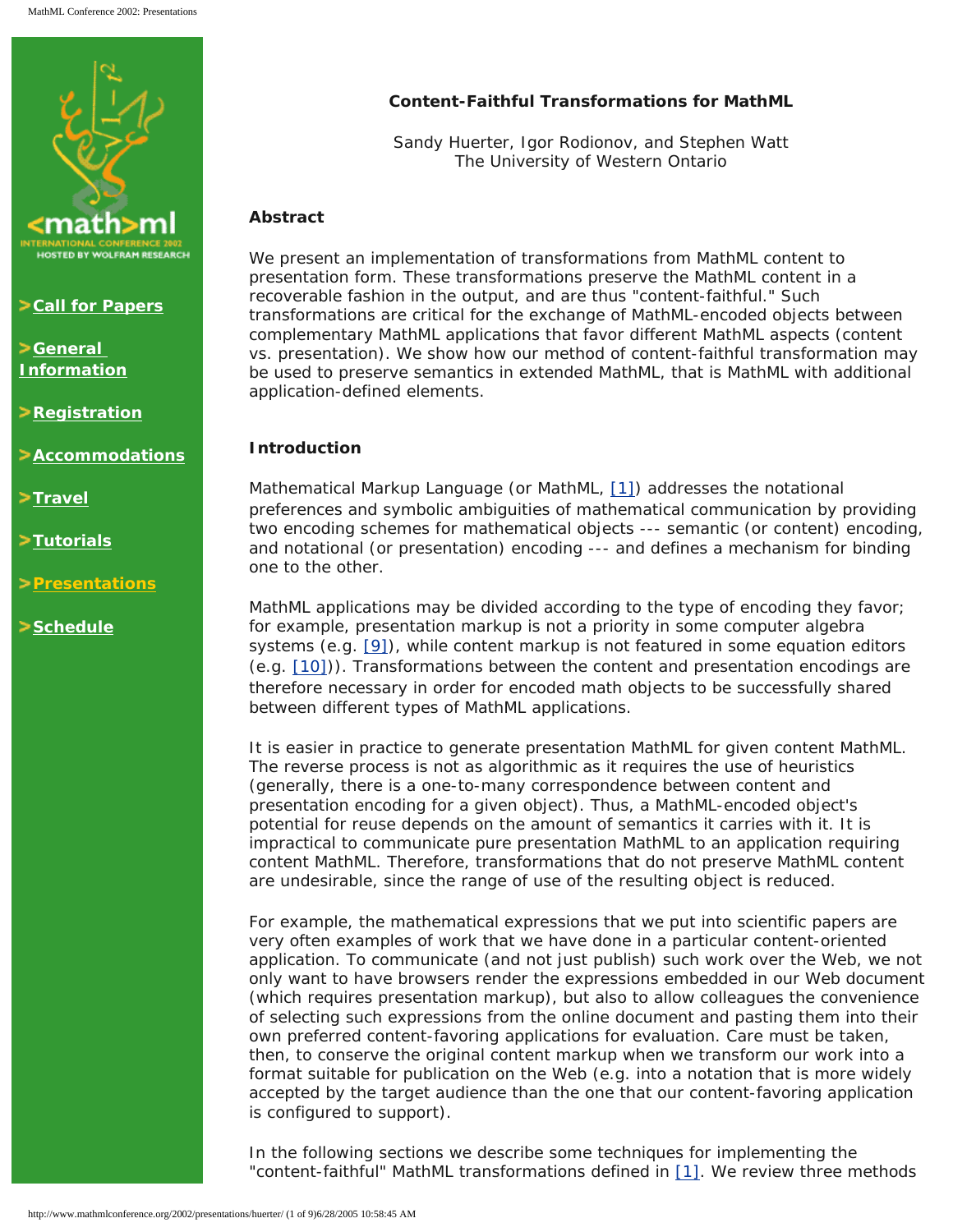for binding MathML semantics to MathML presentation, and describe the XSLT implementation of a content-faithful MathML transform that can preserve semantics in any of those three ways. Next, we describe how to conserve semantic content of extended MathML, that is MathML with elements from other namespaces. Finally, we discuss related work and draw some conclusions.

## **Parallel Markup**

As described in [\[1\]](#page-8-0), a "content-faithful" MathML transform is one that does not discard the original content encoding. This is made possible by the `semantics' construct of MathML, which allows content code to be carried along with its corresponding presentation. More generally, the `semantics' construct provides for a very flexible way to establish a correspondence among several alternative encodings for the same object, such as MathML-Content, MathML-Presentation, OpenMath, TeX, etc. An example of the `semantics' element is shown below.

```
<semantics>
   <!-- Some MathML here, e.g. MathML content markup -->
 <annotation-xml encoding="MathML-Presentation">
   <!-- Corresponding MathML presentation markup -->
 </annotation-xml>
 <annotation-xml encoding="OpenMath">
   <!-- Corresponding OpenMath markup -->
 </annotation-xml> 
 <annotation encoding="TeX">
   <!-- Corresponding TeX markup -->
 </annotation>
</semantics>
```
We now review three ways that a MathML content tree and its corresponding presentation tree can be bound to each other (referred to as "parallel markup") by a content-faithful MathML transform.

## **Top-level Parallel Markup**

In its simplest use, the <semantics> element appears at the top level only (i.e. no further nested 'semantics' elements), and it pairs a MathML presentation tree with the corresponding MathML content tree. The simplest example is to describe a single variable *x*:

```
<semantics>
 \langlemi> x \langlemi> <annotation-xml encoding="MathML">
   \langleci> x \langleci> </annotation-xml>
</semantics>
```
This style of parallel markup is most appropriate for situations where applications do not require access to subexpressions of the encoded expression. While individual subexpressions can still be selected, cut and pasted, their semantic meaning will not be readily available. The merit of this approach is that it preserves the original content encoding, and keeps the size of the output file within reasonable limits.

## **Fine-grained Parallel Markup**

Some applications, such as equation editors, take a more hierarchical view of math objects in that they allow selection and manipulation of the object's parts, or subexpressions. In this case, a content-faithful transform needs to decompose the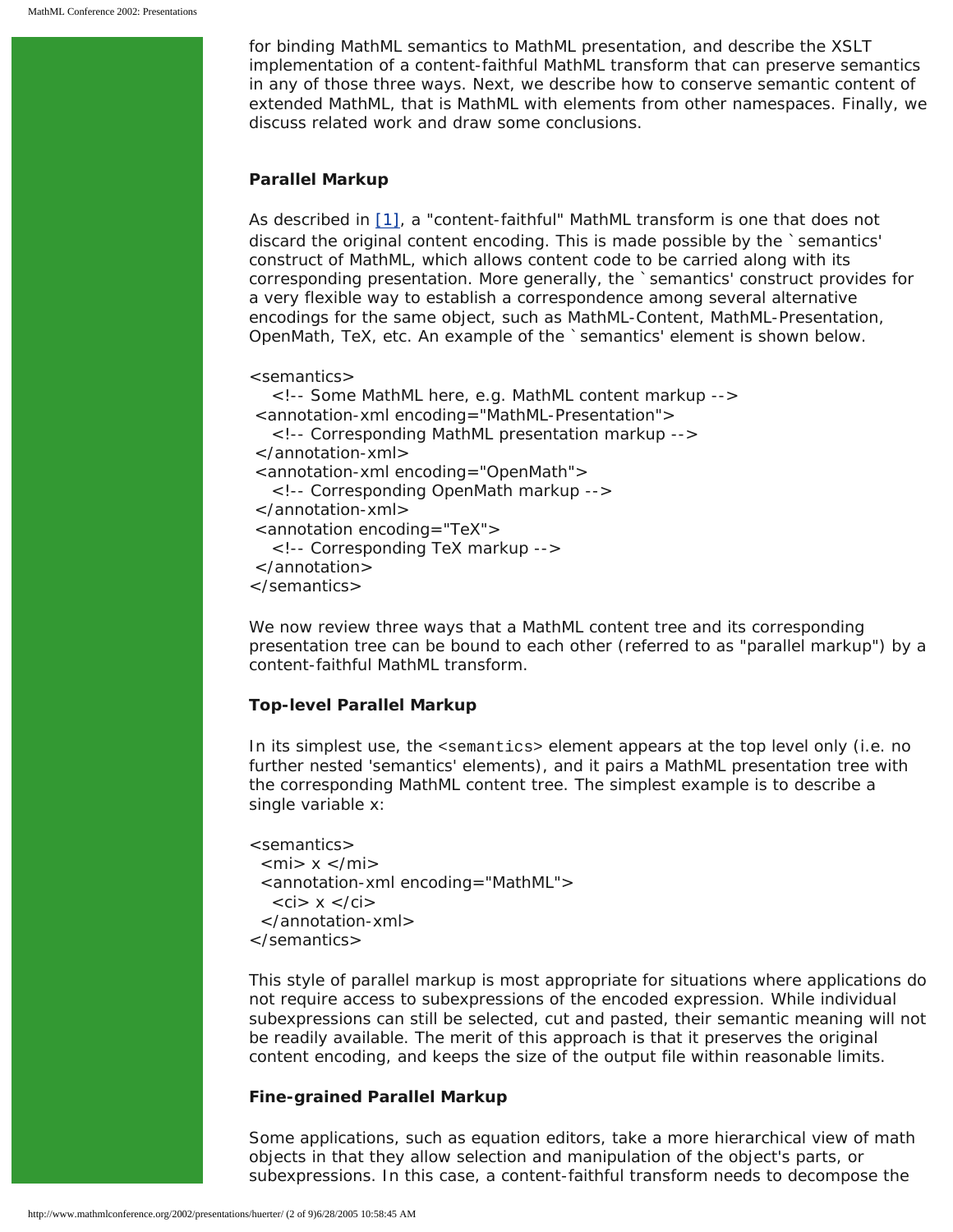generated presentation markup into units corresponding to the desired subexpression-decomposition of the content markup, and form the presentationcontent pairs accordingly. This is can be done by the recursive use of the <semantics> element. Adding to the above example, the fine-grained parallel markup that would be generated for the content encoding of the expression "*x* divided by 13" is:

```
<semantics>
 <mrow> <semantics>
    \langlemi> x \langlemi> <annotation-xml encoding="MathML">
     \langleci> x \langle/ci>
     </annotation-xml>
   </semantics>
  <mo> / </mo>
   <semantics>
     <mn> 13 </mn>
     <annotation-xml encoding="MathML">
     <cn> 13 </cn> </annotation-xml>
   </semantics>
  </mrow>
  <annotation-xml encoding="MathML">
  \langle apply\rangle </divide>
    \langleci> x \langle/ci>
    <cn> 13 </cn>
   </apply>
  </annotation-xml>
</semantics>
```
While this approach is very flexible (works for non-MathML annotations and multiple annotations), it is not very efficient as it results in a quadratic increase in document size.

### **Parallel Markup via Cross-References**

A more efficient approach (in terms of required space) is for the content-faithful transform to generate two parallel trees --- the original content-encoded tree, and the new presentation-encoded tree --- and bind them together by means of the 'semantics' element (just like in the first approach so far), and then to generate references from the generated presentation markup to the original content markup. Our example now gives:

```
<semantics>
  <mrow xref="abc1">
  \text{cm}i xref="abc3"> x \text{cm} <mo xref="abc2"> / </mo>
   <mn xref="abc4"> 13 </mn>
 \langle mrows
  <annotation-xml encoding="MathML-Content">
   <apply id="abc1">
     <divide id="abc2"/>
    \langleci id="abc3"> x \langleci>
     <cn id="abc4"> 13 </cn>
   </apply>
  </annotation-xml>
</semantics>
```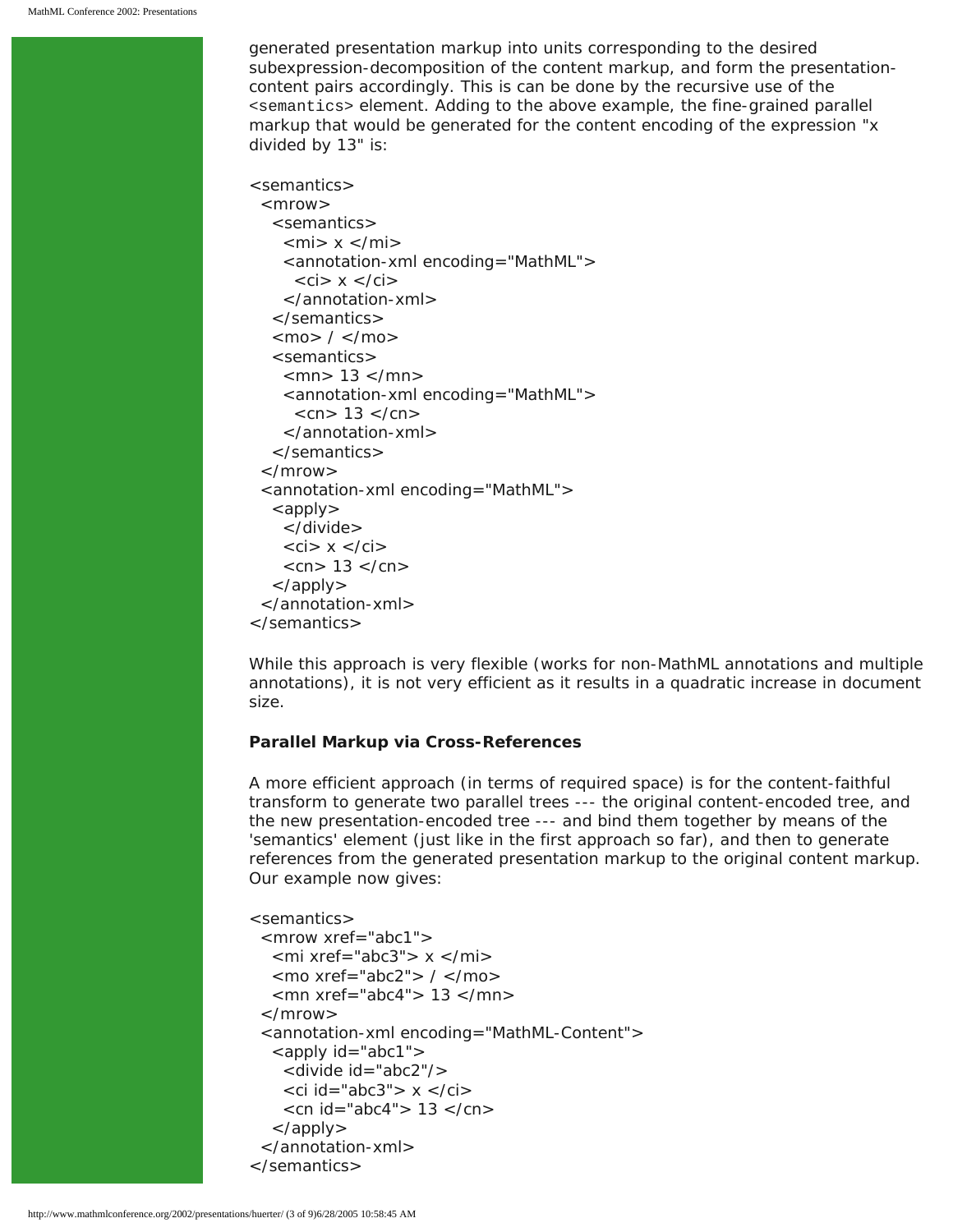The only drawback of this approach is that every node in the original tree must have a unique id, so that a reference can be made to it. In practice, this means that normally two passes will be needed for this approach to work (unless ids are already present in the content markup): ids must be generated for every node during the first pass (which can be easily done with a straightforward XSLT stylesheet), and during the second pass the output will be generated with links to the augmented input tree. Refer to [\[6\]](#page-8-3) for more information.

#### **Implementing Content-Faithful Transforms in XSLT**

Just as Cascading Stylesheets (CSS) are used to transform HTML documents, XSLT (Extensible Stylesheet Langueage Transformations) stylesheets are used with XML documents. In this section, we describe the implementation of content-faithful MathML transformations in XSLT.

The XSLT stylesheet we have implemented works in several `semantics-handling' modes, some of which correspond to the three parallel markup techniques described in the previous section. The desired mode can be chosen by the application using the stylesheet.

The first mode simply generates pure presentation MathML markup corresponding to the input content markup, so no content markup whatsoever is included into the output (it is completely stripped, even if it shows up as the 'annotation-xml' in the 'semantics' element). This mode can be useful for output transformations. The second (default) mode is similar to the first (does not place input content markup in the output), but preserves all the 'annotation-xml' markup from the input. The remaining three modes of the stylesheet are content-faithful and correspond to the three parallel markup styles described in the previous section.

The stylesheet is modular in structure and takes one parameter, SEM SW indicating the mode it is to use. The stylesheet consists of a number of templates, the first of which is the one that matches the topmost element of the input content-MathML fragment. Once it is matched, it uses the value of the SEM\_SW to decide whether to add a top level <semantics> element to the result tree. Next, the `semanticshandling' template is invoked, and is applied recursively. At each level in the source tree, this template first uses SEM\_SW to decide whether to strip off, pass, or add semantics at that level, and then it applies the element-specific template to the node. A sketch of the semantics-handling template is given below. For brevity, we have omitted the use of some extra parameters which are used to correctly group and parenthesize operands in the generated MathML presentation markup.

```
<xsl:template match = "mml:*" mode = "semantics">
  <xsl:choose>
   <xsl:when test="$SEM_SW=$SEM_STRIP 
             and self:: mml: semantics">
    <xsl:apply-templates 
       select="mml:annotation-xml[@encoding='MathML']"/>
   </xsl:when>
   <xsl:when test="($SEM_SW=$SEM_PASS or $SEM_SW=$SEM_TOP) 
           and self:: mml: semantics">
    <semantics>
      <xsl:apply-templates select="*[1]"/> 
      <xsl:copy-of select="mml:annotation-xml"/>
     </semantics>
  \langle x \ranglesl:when\langle x \rangle <xsl:when test="$SEM_SW=$SEM_ALL">
     <semantics>
```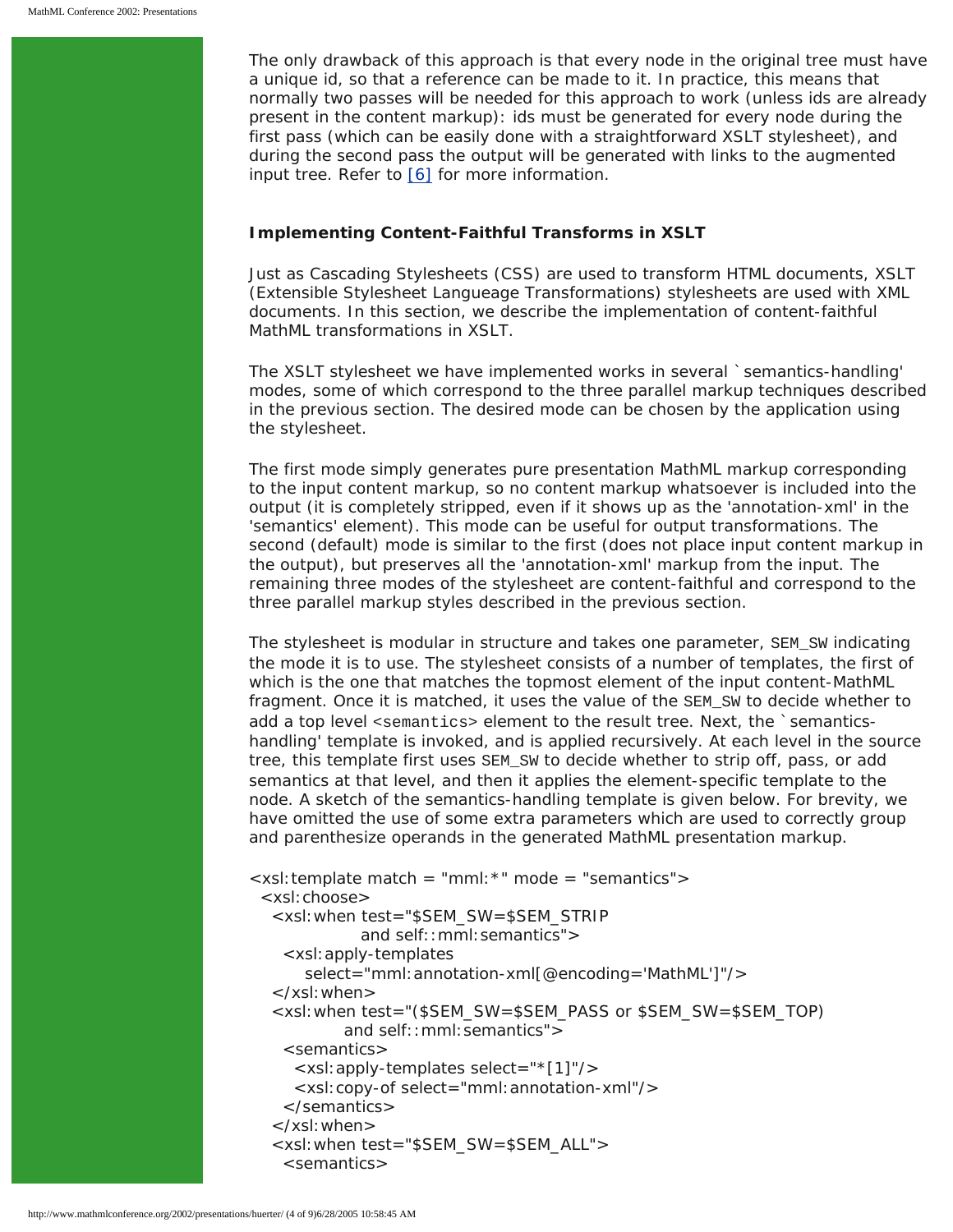```
 <xsl:choose>
       <xsl:when test="self::mml:semantics">
         <xsl:apply-templates select="*[1]"/>
         <xsl:copy-of select="mml:annotation-xml"/>
       </xsl:when>
       <xsl:otherwise>
         <xsl:apply-templates select="."/>
         <annotation-xml encoding="MathML">
          <xsl:copy-of select="."/>
         </annotation-xml>
       </xsl:otherwise>
      </xsl:choose>
     </semantics>
   </xsl:when>
   <xsl:when test="$SEM_SW=$SEM_XREF and @id">
     <xsl:choose>
      <xsl:when test="self::mml:semantics">
       <xsl:copy>
         <xsl:copy-of select="@*"/>
         <xsl:attribute name="xref">
          <xsl:value-of select="@id"/>
         </xsl:attribute>
         <xsl:copy-of select="*[1]"/>
         <xsl:copy-of select="mml:annotation-xml"/>
       </xsl:copy>
      </xsl:when>
      <xsl:otherwise>
       <xsl:apply-templates select="."/>
      </xsl:otherwise>
     </xsl:choose>
   </xsl:when>
   <xsl:otherwise>
     <xsl:choose>
      <xsl:when test="self::mml:semantics">
       <xsl:copy-of select="."/>
      </xsl:when>
      <xsl:otherwise>
       <xsl:apply-templates select="."/>
      </xsl:otherwise>
     </xsl:choose>
   </xsl:otherwise>
  </xsl:choose>
</xsl:template>
```
For every MathML content element, our stylesheet includes a template rule which, once matched, does the necessary processing for the current node, and then invokes the semantics-handling template on the children of the matched node. For example, the rule for the <transpose> element is shown below.

```
\langle x\sin t \rangle template match = "mml: apply [mml: transpose[1]]">
 <msup> <xsl:if test="($SEM_SW=$SEM_XREF
              or $SEM_SW=$SEM_XREF_EXT) and @id">
     <xsl:attribute name="xref">
      <xsl:value-of select="@id"/>
     </xsl:attribute>
  \langle x s |: if \langle <xsl:apply-templates select="*[2]" mode="semantics"/>
    <mo>T</mo>
  </msup>
```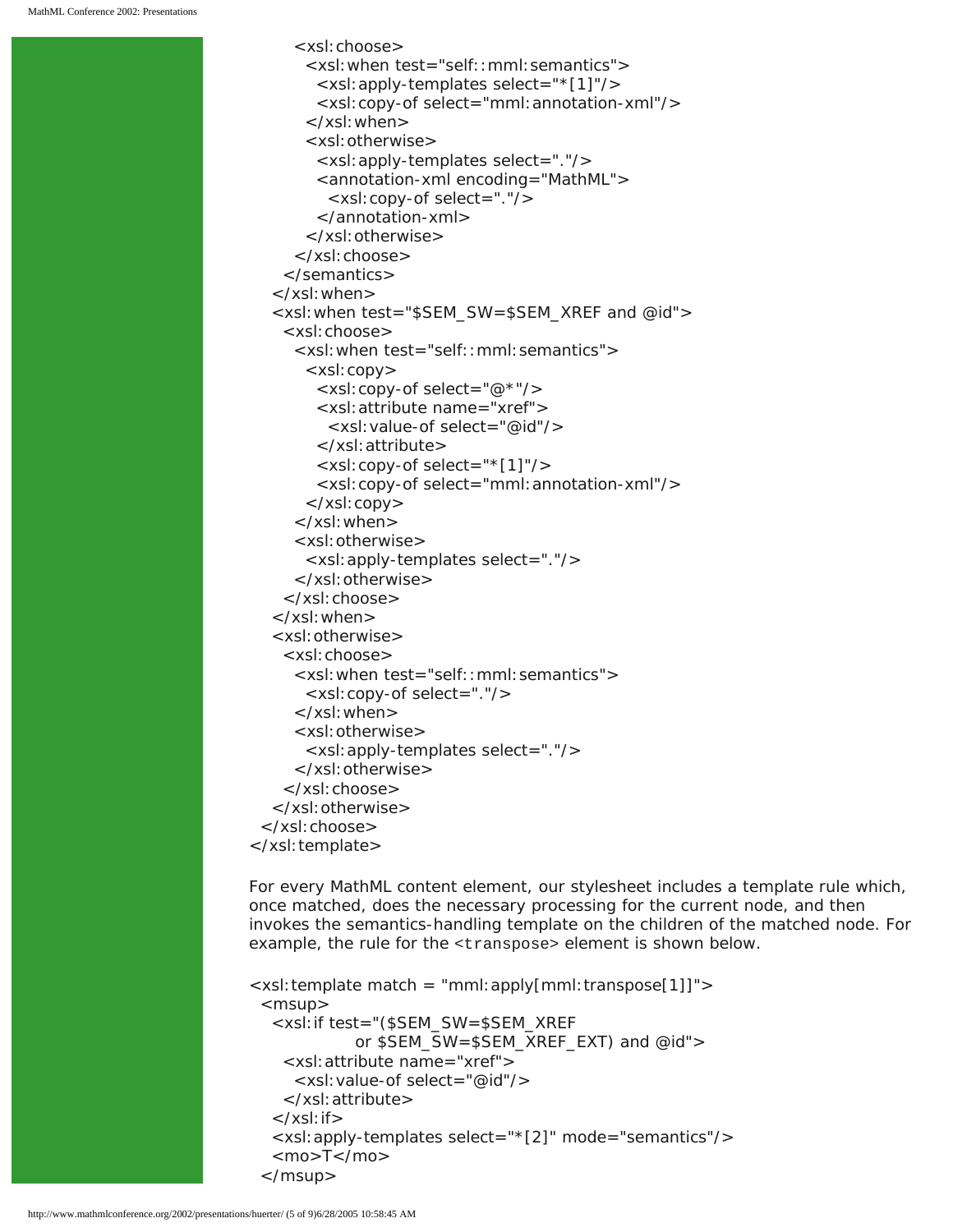#### </xsl:template>

This template rule is typical of most of our rules for the MathML content elements: the presentation to be generated is first tagged with a cross-reference to the corresponding content node (if the semantics mode is using cross-references). Next, the necessary presentation markup directly corresponding to the current (matched) content node is added to the result tree, and then the children are processed (by going through the above-mentioned semantics-handling template first).

Not all transformations happen to be so straightforward. Some of them are ``nonlocal'' ([\[1\]\)](#page-8-0) in the sense that they require examination of the context of the node in question, in order to generate the correct presentation for it. For example, the second power of the greatest common divisor of *x* and *y* should be represented as  $gcd<sup>2</sup>(x, y)$  rather than gcd  $(x, y)<sup>2</sup>$ . For this reason, the template below tests the context of the application of the *gcd* operator as shown here.

```
<xsl:template match = "mml:apply[mml:gcd[1]]">
 <mrow> <xsl:if test="$SEM_SW=$SEM_XREF and @id">
   <xsl:attribute name="xref">
    <xsl:value-of select="@id"/>
   </xsl:attribute>
 \langle x s |: if \langle <xsl:if test="not(parent::mml:apply[mml:power[1]])">
   <mo>gcd</mo>
 \langle xsl: if \rangle <xsl:if test="parent::mml:apply[mml:power[1]]">
  <msup> <mo>gcd</mo>
    \langle x \rangle -xsl: apply-templates select = ".../*[3]"
                           mode = "semantics"/>
    </msup>
 \langle xsl:if\rangle <mfenced separators=",">
   <xsl:for-each select = "*[position()>1]">
    <xsl:apply-templates select = "." mode="semantics"/>
   </xsl:for-each>
  </mfenced>
  </mrow>
</xsl:template>
```
Another good example of non-locality would be any transformation involving any of the arithmetic operations, such as addition, subtraction, division, multiplication, modulo, etc. In the input markup, the shape of the tree unambiguously defines the order of evaluation of the subexpressions. In the output, their default precedences have to be overridden by means of use of parentheses where appropriate. An added challenge is that some operands can be negative, and in some situations they have to be parenthesized, while in other cases they do not. The difficult part is that sometimes these operands can be buried arbitrarily deeply in the tree, like the number - 13 in the following example:  $x + (-13) / a$ , and  $x - (-13 / a)$ . All these issues are recognized, and dealt with accordingly. For more examples of non-local MathML transformations, see [\[1\]](#page-8-0).

#### **Preserving Extended Content**

The existing set of MathML content tags does not attempt to cover our vast and ever-expanding body of mathematical discourse. In fact, it is only designed to cover mathematics up to and including the secondary school level. It is therefore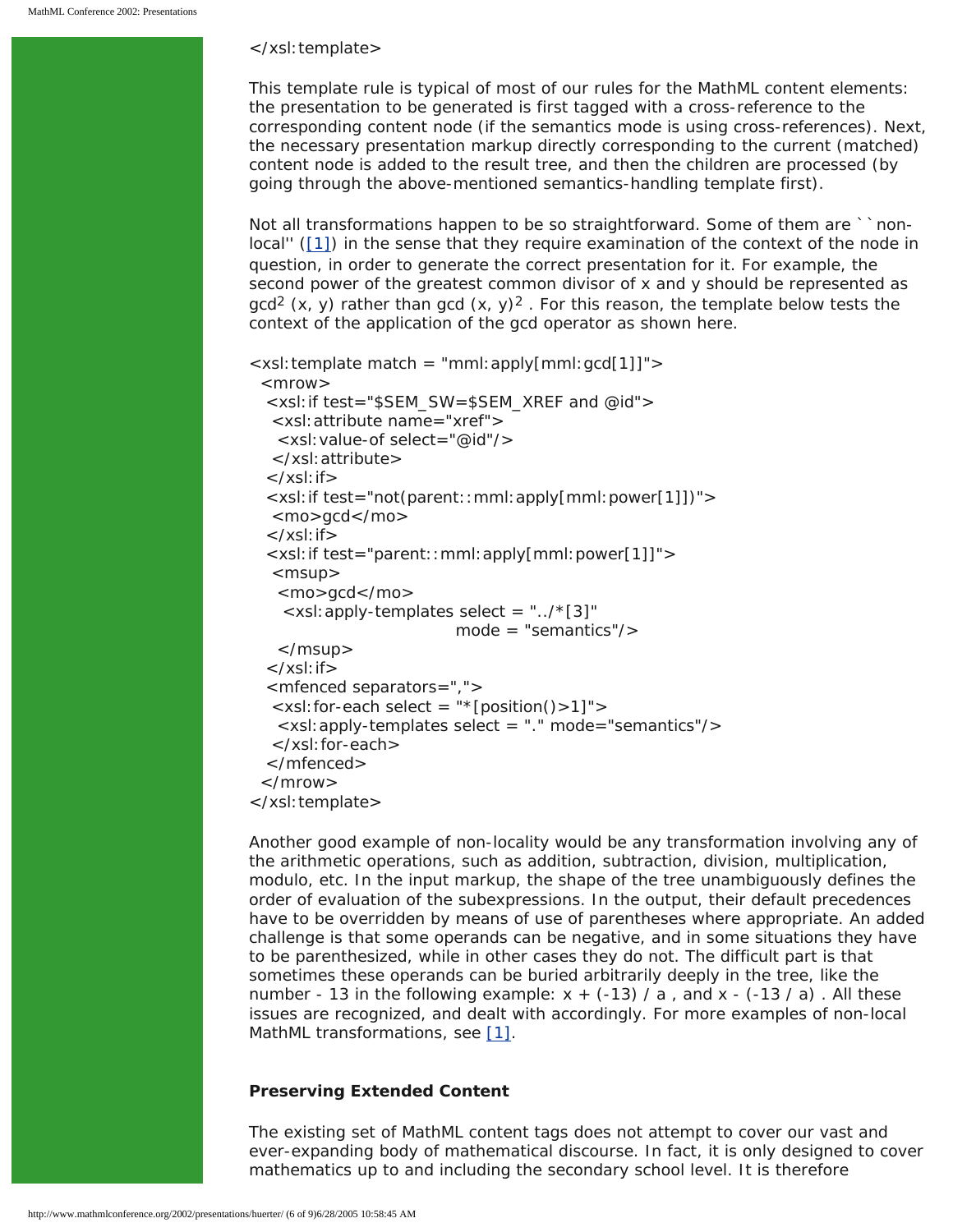necessary to use external definitions (e.g. provided by some *definition server* such as OpenMath [\(\[8\]](#page-8-4)) in order to represent concepts not pre-defined in MathML. In this section, we explore content-faithful transformations of *extended MathML* content.

Consider a content encoding over an extended MathML set of symbols, for which presentation is to be generated in a ``content-faithful'' manner. Not only do we have to faithfully ``transform" the standard MathML symbols, but the non-MathML symbols, as well. Assuming a framework such as that described in [\[7\],](#page-8-5) in which transforms exist (or can be generated) to expand each extended symbol to a desired notation (just as standard MathML content elements, extended elements can be transformed into content, presentation, or a combination of both; for our purposes, we assume the extension transform produces notation.), we can combine our existing content-faithful transform together with the extension-transforms, to effect the transformation.

In general, we cannot assume that the extension templates are compatible (i.e. operate under the same content-faithful modes as our standard set) with our rules for standard MathML; this prevents the parallel application of the extended and standard rules. We note also that if the extensions are expanded first (by their corresponding templates), and the standard rules are then applied, then we lose the original semantics of the object, since the semantics of the object resides in the extended tag (i.e. we can't recover it from the presentation markup it expanded to). However, it is possible to slightly modify our standard transform so that it is able to handle extended MathML content. For example, any extension could be treated as a standard MathML element, by generating both a presentation tree and a content tree for it (depending on the desired semantics-handling mode). However, our transform would simply copy the extended content through, to temporarily hold a place in each tree. A simple intermediate transform could then be used, which relabels the extended elements in the content part of the parallel markup generated by the standard transform (say, with a different namespace prefix), so that they are ignored by the expansion transforms. Then the expansion transforms could be applied to the result, to expand the extended tags in the presentation tree. Finally, we can use the inverse of the relabelling transform in order to recover the original extended element down in the content tree, which denotes the intended semantics of the math object. This process ensures that we don't lose the extended content.

For example, if **xm** is the namespace denoting some MathML content extensions, our standard MathML transform is denoted by **F**, the notational transform for the extended elements is denoted by **X**, the relabeling transform and its inverse are denoted by **A** and **A'** respectively, and we are interested in preserving top-level semantics of our extended MathML, the process would be as shown below. The result is the transformation  $X_A$  o F, where we define the conjugate of X with respect to **A** as  $X_A = A^{-1}$  o **X** o **A**.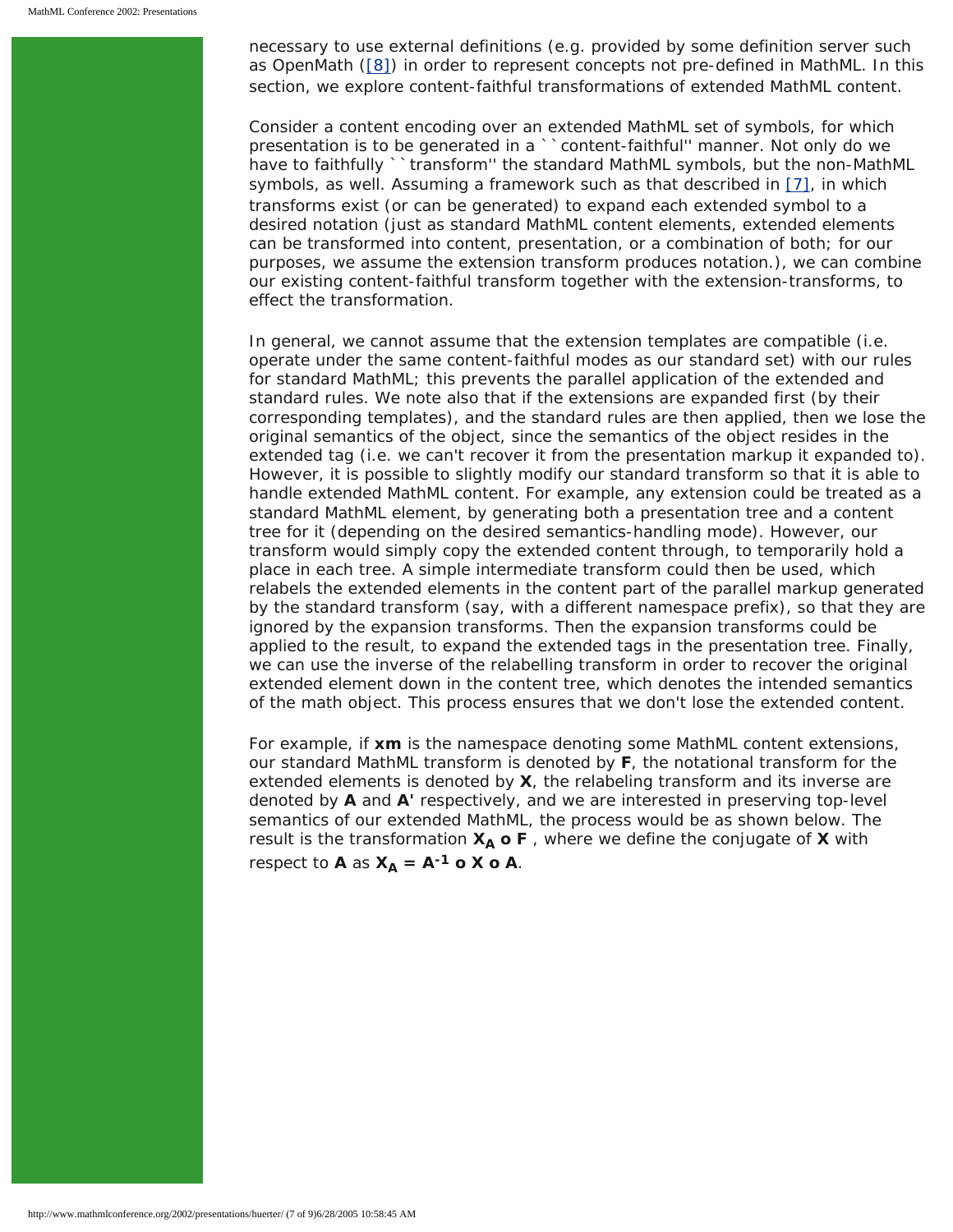

## **Related Work**

The stylesheet that we implemented has been used in several projects, some of which are briefly described below.

## **Notation Selection Tool**

As was mentioned earlier, transformation of content MathML to presentation is a relatively easy task (although involving a fair bit of programming effort - our stylesheet contains over three thousand lines of XSLT code). However, a given stylesheet will only generate one particular kind of presentation for given content markup. Because very often different notations are used in different geographical areas to represent the same mathematical notion (e.g. an operator, such as division), it may be desirable to use slightly different versions of a stylesheet depending on user's preferences. The only problem with this approach is that there would have to exist many different versions of such stylesheet (potentially, up to the number of combinations of different representations of all of the MathML operators).

Fortunately, there are solutions to this problem. The idea is to dynamically generate the stylesheet itself. In essence, a XSLT stylesheet is a collection of templates that specify the rules how a particular XML (in this case MathML) element should be transformed when it is matched in the input document. Therefore, once we have one (default) version of a stylesheet, we can easily generate a new version of it by simply substituting a particular template in it with the one that we need. One does not even need to understand XSLT to be able to do such substitutions, because there exist tools with user-friendly graphical front-ends allowing to compile a stylesheet according to the user's preferences  $([5])$  $([5])$  $([5])$ . Yet another way to generate XSLT stylesheets using metastylesheets is described in [\[7\].](#page-8-5)